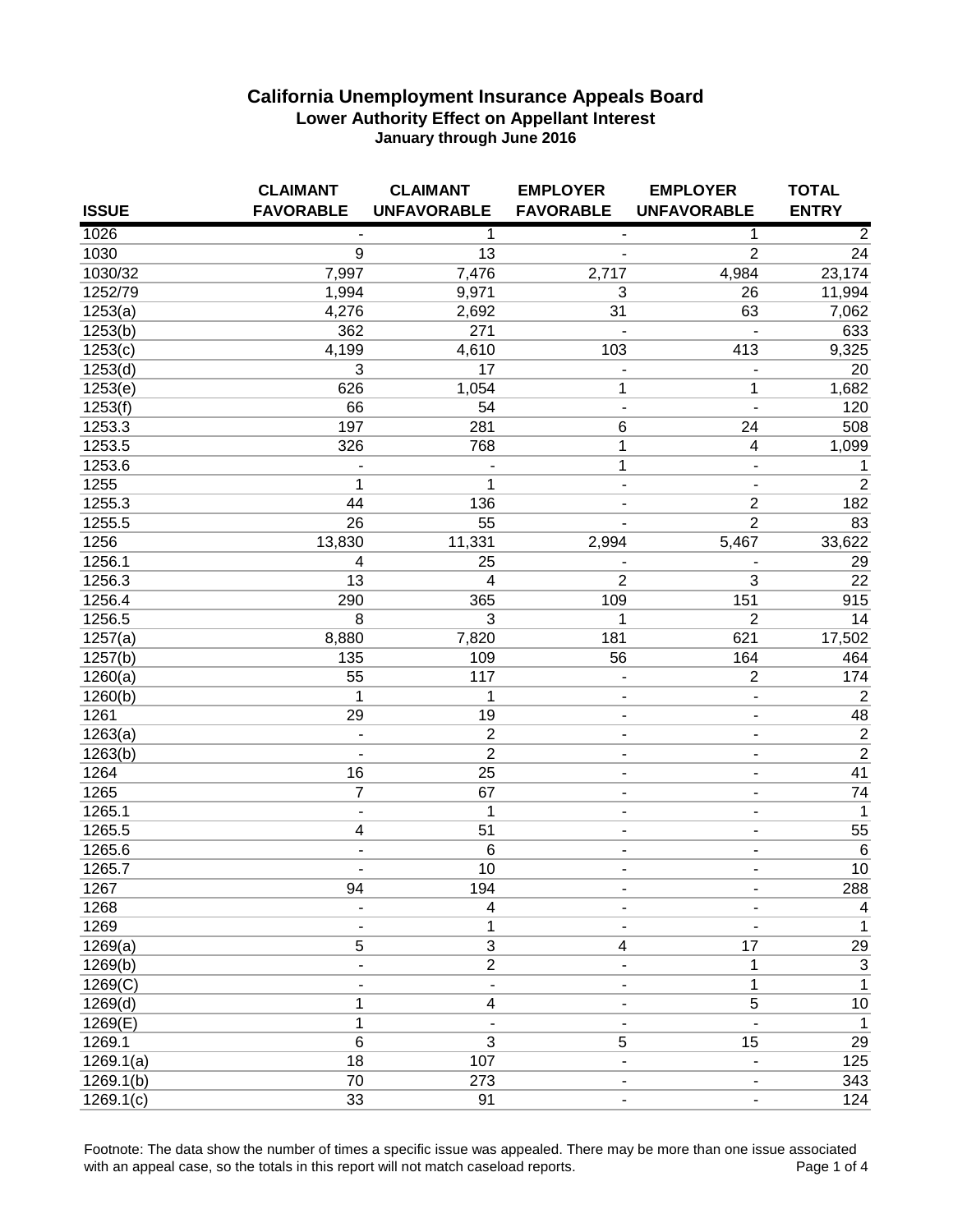|               | <b>CLAIMANT</b>              | <b>CLAIMANT</b>              | <b>EMPLOYER</b>              | <b>EMPLOYER</b>              | <b>TOTAL</b>              |
|---------------|------------------------------|------------------------------|------------------------------|------------------------------|---------------------------|
| <b>ISSUE</b>  | <b>FAVORABLE</b>             | <b>UNFAVORABLE</b>           | <b>FAVORABLE</b>             | <b>UNFAVORABLE</b>           | <b>ENTRY</b>              |
| 1269.1(d)     | 102                          | 227                          | ۰                            | ٠                            | 329                       |
| 1269.1(e)     | 47                           | 150                          | $\overline{\phantom{a}}$     |                              | 197                       |
| 1269.1(f)     | 14                           | 29                           |                              |                              | 43                        |
| 1269.1(g)     | 4                            | 12                           |                              |                              | 16                        |
| 1271(a)       | 345                          | 755                          | 8                            | 32                           | 1,140                     |
| 1271(b)       | $\mathbf 2$                  | 37                           | $\overline{\phantom{a}}$     |                              | 39                        |
| 1271(d)       | $\mathbf{1}$                 | $\qquad \qquad \blacksquare$ | $\qquad \qquad \blacksquare$ | $\blacksquare$               | 1                         |
| 1271(D)(3)    | $\qquad \qquad \blacksquare$ | 1                            | $\qquad \qquad \blacksquare$ | $\blacksquare$               | 1                         |
| 1272.5        | $\qquad \qquad \blacksquare$ | $\mathbf{1}$                 | $\qquad \qquad \blacksquare$ | $\blacksquare$               | $\mathbf 1$               |
| 1273          | ٠                            | $\overline{2}$               | $\overline{\phantom{a}}$     | $\blacksquare$               | $\overline{2}$            |
| 1275          | 21                           | 146                          | $\blacksquare$               | 5                            | 172                       |
| 1275(a)       | 13                           | 50                           | ÷                            | $\overline{\phantom{0}}$     | 63                        |
| 1275(b)       | $\overline{7}$               | 42                           | ۰                            | $\overline{\phantom{a}}$     | 49                        |
| 1276          | 1                            | 16                           | $\overline{a}$               | ۰                            | 17                        |
| 1277          | 298                          | 1,002                        | $\overline{\phantom{a}}$     | $\overline{\phantom{a}}$     | 1,300                     |
| 1279.5        | 16                           | 47                           | $\overline{a}$               | $\mathbf 2$                  | 65                        |
| 1280          |                              | $\overline{2}$               | ٠                            | $\overline{\phantom{a}}$     | $\overline{2}$            |
| 1281          | 34                           | 74                           |                              | ٠                            | 108                       |
| 1281(a)       |                              | 1                            |                              | $\overline{\phantom{a}}$     | 1                         |
| 1281(b)       | 4                            | 61                           |                              | $\overline{\phantom{a}}$     | 65                        |
| 1281(d)       | 1                            | $\overline{5}$               | ٠                            | $\overline{\phantom{a}}$     | $6\overline{6}$           |
| 1282          | $\qquad \qquad \blacksquare$ | 1                            | $\overline{\phantom{a}}$     | $\overline{\phantom{a}}$     | $\overline{1}$            |
| 13004         | $\qquad \qquad \blacksquare$ | $6\phantom{1}6$              | $\overline{2}$               | 1                            | $\frac{9}{7}$             |
| 13009         | 2                            | $\overline{4}$               | $\qquad \qquad \blacksquare$ | 1                            |                           |
| 1326          | 1                            | 1                            | -                            | $\blacksquare$               | $\overline{2}$            |
| 1329.1        | 46                           | 53                           | $\overline{\phantom{a}}$     | $\blacksquare$               | 99                        |
| 1375          | 8,149                        | 8,003                        | $\overline{\phantom{a}}$     | $\qquad \qquad \blacksquare$ | 16,152                    |
| 1375.1        | 6,928                        | 6,783                        | $\blacksquare$               | $\overline{\phantom{a}}$     | 13,711                    |
| 1375.5        |                              | $\overline{2}$               | ۰                            | ٠                            | $\overline{2}$            |
| 1375-1        | 54                           | 34                           | -                            | ۰                            | 88                        |
| 1382          | 1                            | 13                           | $\overline{\phantom{a}}$     | ۰                            | 14                        |
| 201/202       | $\overline{c}$               | 19                           | $\overline{a}$               | ۰                            | 21                        |
| 4001          | $\qquad \qquad \blacksquare$ | 1                            | $\overline{\phantom{a}}$     | ٠                            | 1                         |
| 4001(b)(1)    | $\qquad \qquad \blacksquare$ | $\mathbf{1}$                 | $\overline{\phantom{a}}$     | ۰                            | $\mathbf 1$               |
| 4001(b)(2)    |                              | $\overline{2}$               | $\overline{\phantom{a}}$     |                              | $\mathbf 2$               |
| 4001(d)(2)    |                              | 1                            |                              |                              | 1                         |
| 4001(h)(1)    | 1                            | $\overline{2}$               |                              |                              | 3                         |
| 4001(h)(1)(A) | 1                            | $\overline{2}$               |                              |                              | $\ensuremath{\mathsf{3}}$ |
| 4001(h)(1)(B) | 1                            | $\overline{2}$               |                              |                              | $\ensuremath{\mathsf{3}}$ |
| 4001(h)(1)(C) | 1                            | $\boldsymbol{2}$             |                              |                              | $\overline{3}$            |
| 4001(h)(1)(D) | 1                            | $\overline{2}$               |                              |                              | $\overline{\mathbf{3}}$   |
| 4001(i)(1)(B) | $\overline{5}$               | $\overline{7}$               |                              |                              | 12                        |
| 4007(a)       |                              | $\,6$                        |                              |                              | $\,6$                     |
| 4007(a)(1)    |                              | $\sqrt{3}$                   |                              |                              | $\mathbf{3}$              |
| 4007(b)       |                              | $\sqrt{5}$                   |                              |                              | $\,$ 5 $\,$               |
| 4304-9        |                              | $\mathbf{1}$                 |                              |                              | 1                         |

Footnote: The data show the number of times a specific issue was appealed. There may be more than one issue associated<br>4 with an appeal case, so the totals in this report will not match caseload reports. with an appeal case, so the totals in this report will not match caseload reports.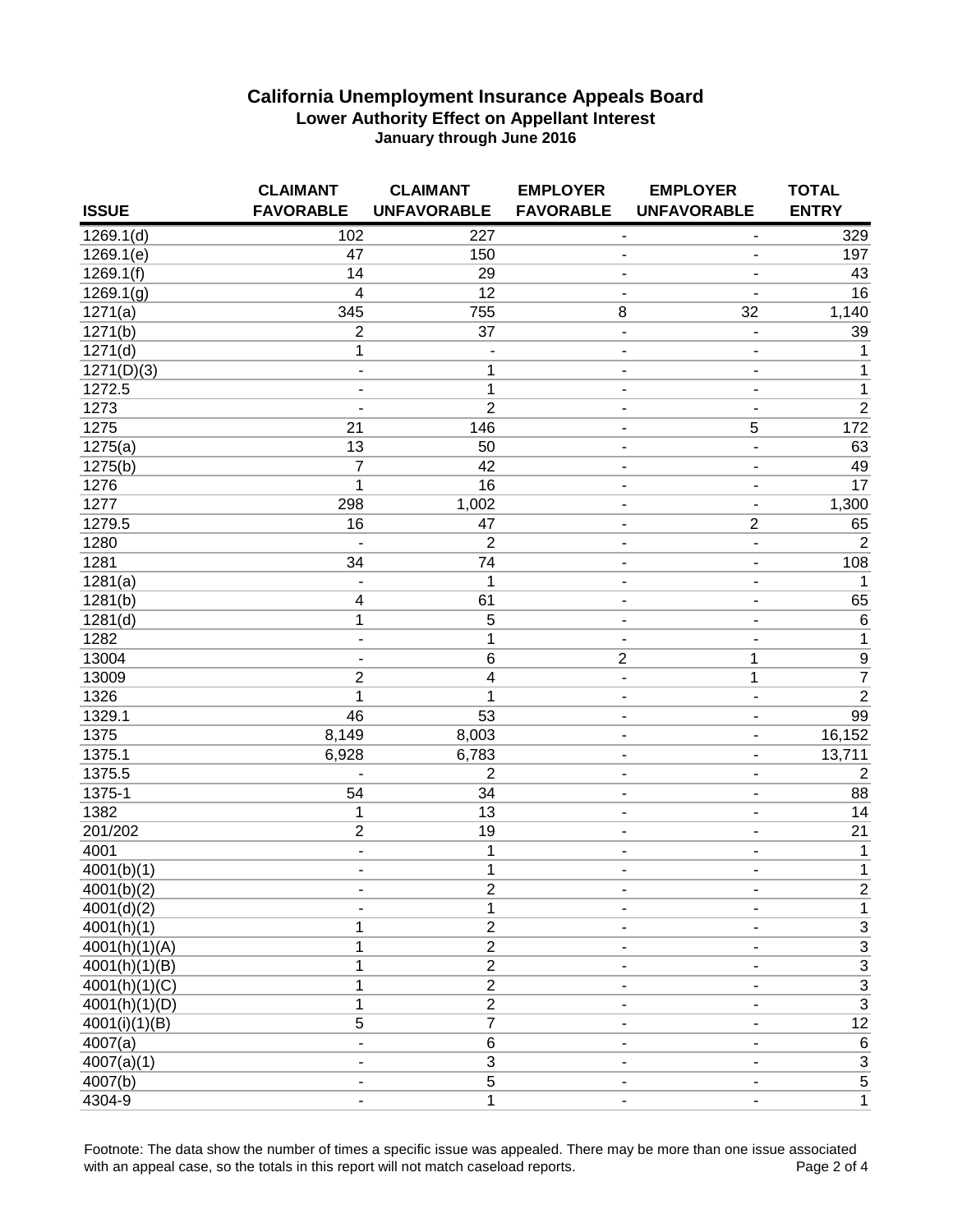|              | <b>CLAIMANT</b>              | <b>CLAIMANT</b>         | <b>EMPLOYER</b>          | <b>EMPLOYER</b>              | <b>TOTAL</b>            |
|--------------|------------------------------|-------------------------|--------------------------|------------------------------|-------------------------|
| <b>ISSUE</b> | <b>FAVORABLE</b>             | <b>UNFAVORABLE</b>      | <b>FAVORABLE</b>         | <b>UNFAVORABLE</b>           | <b>ENTRY</b>            |
| 455.5        | $\overline{a}$               | $\overline{2}$          | $\blacksquare$           |                              | $\overline{2}$          |
| 4552(e)      | ٠                            | 1                       | $\blacksquare$           |                              | $\mathbf{1}$            |
| 5055(a)      | 1                            | L,                      | ٠                        |                              | $\mathbf 1$             |
| 5057(a)      | $\mathbf{1}$                 |                         |                          |                              | $\mathbf 1$             |
| 601          | 19                           | 34                      | 5                        | 12                           | 70                      |
| 602          | 22                           | 38                      | 1                        | $\overline{\phantom{a}}$     | 61                      |
| 603          | 20                           | 35                      | 1                        | $\overline{\phantom{0}}$     | 56                      |
| 604          | $\overline{\phantom{a}}$     | $\mathbf 1$             | $\blacksquare$           | $\blacksquare$               | 1                       |
| 606.5        | $\overline{a}$               | 1                       | 1                        | $\overline{2}$               | $\overline{4}$          |
| 609          | 4                            | 1                       | $\overline{\phantom{a}}$ | ä,                           | $\frac{1}{2}$           |
| 610          | $\overline{c}$               | $\overline{a}$          | $\overline{\phantom{a}}$ | $\overline{\phantom{a}}$     |                         |
| 617.11       | $\qquad \qquad \blacksquare$ | 1                       | ÷                        |                              | $\overline{1}$          |
| 617.15       | 1                            | $\overline{\mathbf{4}}$ | $\blacksquare$           | $\blacksquare$               | $\overline{5}$          |
| 617.16       | $\overline{a}$               | $\mathbf 2$             | $\overline{a}$           | $\overline{\phantom{0}}$     | $\overline{2}$          |
| 617.19       | ٠                            | $\mathbf 1$             | $\overline{\phantom{a}}$ | $\overline{\phantom{0}}$     | $\mathbf 1$             |
| 617.22       | $\overline{\phantom{0}}$     | 1                       | $\overline{a}$           | $\overline{\phantom{a}}$     | $\mathbf 1$             |
| 617.3        | 1                            | ۰                       | ٠                        |                              | $\mathbf 1$             |
| 617.41       | ٠                            | 1                       |                          |                              | $\mathbf{1}$            |
| 621          | 10                           | 37                      | 14                       | 41                           | 102                     |
| 621(a)       | 1                            | 1                       |                          |                              | $\sqrt{2}$              |
| 621(b)       | $\overline{12}$              | $\overline{27}$         | 10                       | $\overline{21}$              | 70                      |
| 621.5        | $\overline{\phantom{a}}$     | $\sqrt{2}$              | $\mathbf 1$              | 1                            | $\overline{\mathbf{4}}$ |
| 623          | $\overline{a}$               | $\mathbf 1$             | $\blacksquare$           | ä,                           | $\overline{1}$          |
| 629          | $\blacksquare$               | $\mathbf{1}$            | $\overline{\phantom{a}}$ | $\overline{2}$               | $\overline{\mathbf{3}}$ |
| 629-656      | $\overline{\phantom{a}}$     | $\mathbf{1}$            | $\overline{\phantom{a}}$ | $\overline{\phantom{m}}$     | $\overline{1}$          |
| 631          | $\overline{c}$               | 29                      | $\overline{\phantom{a}}$ | $\blacksquare$               | $\overline{31}$         |
| 634.5        | $\overline{2}$               | $\overline{7}$          | $\blacksquare$           | ٠                            | $\overline{9}$          |
| 634.5(a)     | $\mathbf 1$                  | 21                      | $\blacksquare$           | $\blacksquare$               | 22                      |
| 634.5(c)     | $\blacksquare$               | $\overline{2}$          | $\blacksquare$           | ä,                           | $\overline{2}$          |
| 634.5(e)     | 1                            | $\overline{7}$          | $\overline{\phantom{a}}$ | $\blacksquare$               | $\overline{8}$          |
| 635          | $\overline{a}$               | $\overline{3}$          | $\overline{a}$           | $\qquad \qquad \blacksquare$ | $\overline{3}$          |
| 642          | 3                            | 10                      | 1                        | ٠                            | 14                      |
| 650          | $\overline{\phantom{a}}$     | 1                       | 1                        |                              | $\overline{2}$          |
| 656          | $\blacksquare$               | 1                       | 1                        | $\overline{2}$               | $\overline{4}$          |
| 683          | 1                            | 8                       | ۰                        |                              | $\boldsymbol{9}$        |
| 684          |                              |                         |                          | $\overline{2}$               | $\overline{2}$          |
| 702.5        |                              | 1                       |                          |                              | 1                       |
| 708          |                              | 1                       |                          |                              | 1                       |
| 8521         | 5                            | $\overline{7}$          |                          |                              | 12                      |
| 8521(a)      | $\overline{3}$               | $\boldsymbol{9}$        |                          |                              | $\overline{12}$         |
| 926          | 111                          | 406                     | 14                       | 50                           | 581                     |
| $926 - 2(b)$ | 1                            | 3                       | $\blacksquare$           | ä,                           | 4                       |
| 928          | $\blacksquare$               | 1                       | $\overline{a}$           |                              | $\mathbf{1}$            |
| 929          | 1                            | $\overline{2}$          | ٠                        |                              | $\overline{3}$          |
| 931          | 1                            | $\boldsymbol{9}$        |                          |                              | $10$                    |
| 933          | ä,                           | 1                       |                          |                              | $\mathbf{1}$            |

Footnote: The data show the number of times a specific issue was appealed. There may be more than one issue associated<br>4 with an appeal case, so the totals in this report will not match caseload reports. with an appeal case, so the totals in this report will not match caseload reports.